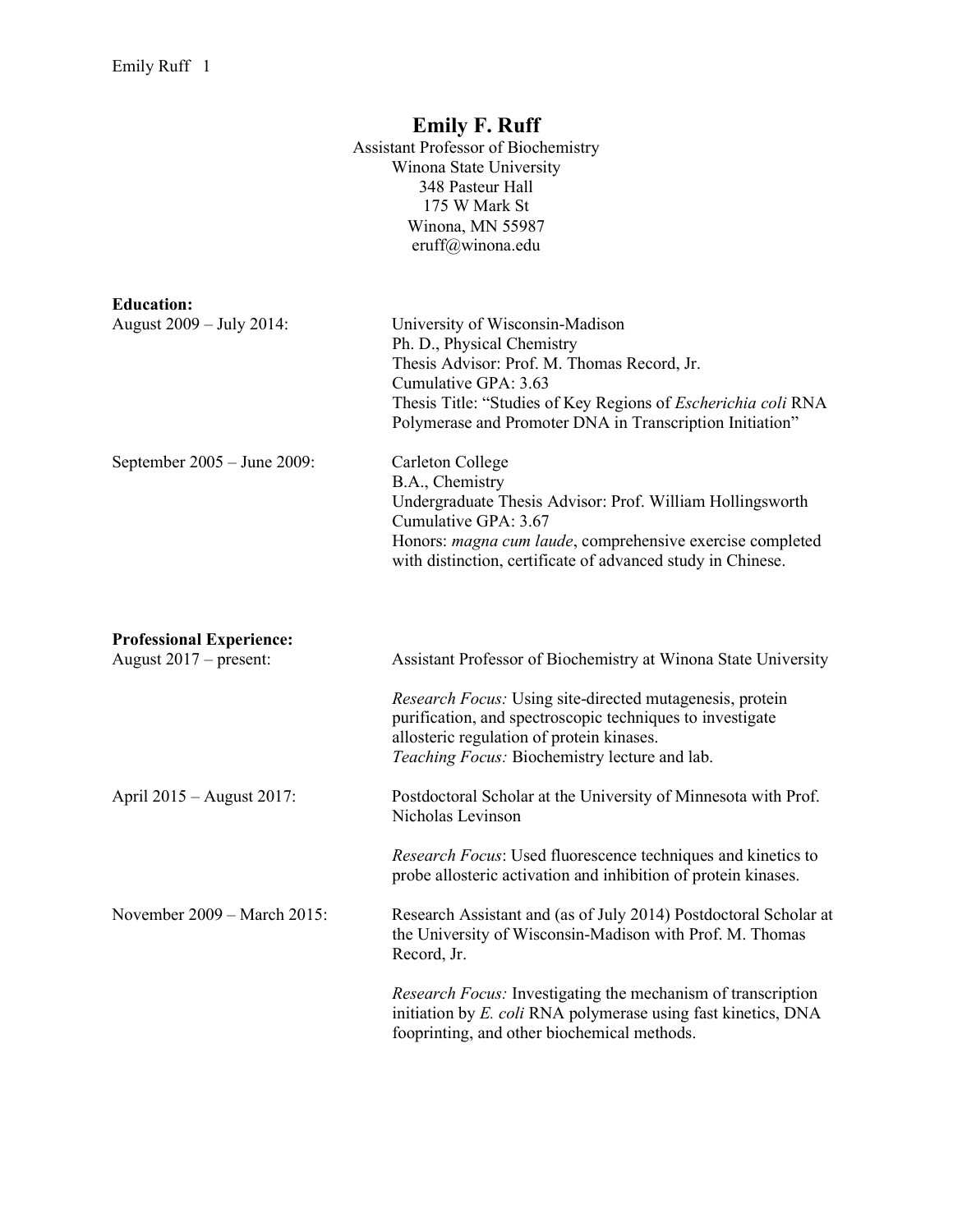#### Professional Experience (continued):

| March 2014 – June 2014: | Research Assistant at Paris Diderot University - Institut Jacques<br>Monod in collaboration with Dr. Terence Strick and Prof. M.<br>Thomas Record Jr. |
|-------------------------|-------------------------------------------------------------------------------------------------------------------------------------------------------|
|                         | <i>Research Focus:</i> Single-molecule investigation of promoter<br>sequence dependence of the initial steps of bacterial transcription               |

#### Publications:

Lake, E. W., Muretta, J. M., Thompson, A. R., Rasmussen, D. M., Majumdar, A., Faber, E. B., Ruff, E. F., Thomas, D. D., Levinson, N. M. (2018) "Quantitative conformational profiling of kinase inhibitors reveals origins of selectivity for Aurora kinase activation states. *Proc. Natl. Acad. Sci. U.S.A.* 115 (51) e11894-e11903.

initiation.

Ruff, E. F., Muretta, J. M., Thompson, A. R., Lake, E. W., Cyphers, S., Albanese, S. K., Hanson, S. M., Behr, J. M., Thomas, D. D., Chodera, J. D., Levinson, N. M. (2018) "A dynamic mechanism for allosteric activation of Aurora kinase A by activation loop phosphorylation. eLife, 7, e32766.

Cyphers, S., Ruff, E. F., Behr, J., Chodera, J. D., Levinson, N. M. (2016) "A conserved water-mediated hydrogen bond network governs allosteric activation in Aurora kinase A." Nat. Chem. Biol., 13 (4), 402- 408.

Henderson, K. L., Felth, L. C., Molzahn, C. M., Shkel, I., Wang, S., Chhabra, M., Ruff, E. F., Bieter, L., Kraft, J. E., Record, M. T., Jr. (2017) "Mechanism of transcription initiation and promoter escape by E. coli RNA polymerase." Proc. Natl. Acad. Sci. U.S.A. 114 (15) e3032-3040.

Ruff, E. F., Drennan, A. C., Capp, M. W., Poulos, M. A., Artismovitch, I., Record, M. T., Jr. (2015) "E. coli RNA Polymerase Determinants of Open Complex Lifetime and Structure," J. Mol, Biol., 427 (15), 2435-2450.

Ruff, E. F., Record, M. T., Jr., Artsimovitch, I. (2015) "Initial Events in Bacterial Transcription Initiation," Biomolecules, 5 (2), 1035-1062.

Ruff, E. F., Kontur, W. S., and Record, M. T., Jr. (2015) "Using Solutes to Probe Large Conformational Changes in the Steps of Transcription Initiation" In: Bacterial Transcriptional Control: Methods and Protocols, Springer, New York, NY, 241-261.

Drennan, A. C., Kraemer, M. R., Capp, M. W., Gries, T., Ruff, E. F., Sheppard, C., Wigneshweraraj, S., Artsimovitch, I., and Record, M. T., Jr. (2012) "Key Roles of the Downstream Mobile Jaw of E. coli RNA Polymerase in Transcription Initiation," Biochemistry, 51 (47), 9447-9459.

### Patents and Patent Applications:

Levinson, N. M., Ruff, E. F., Muretta, J. M., Thomas, D. D. "Protein Kinase Allostery Sensor and Methods of Making and Using Same." (2016) U.S. Provisional Patent Appl. 62/385,555, September 9, 2016.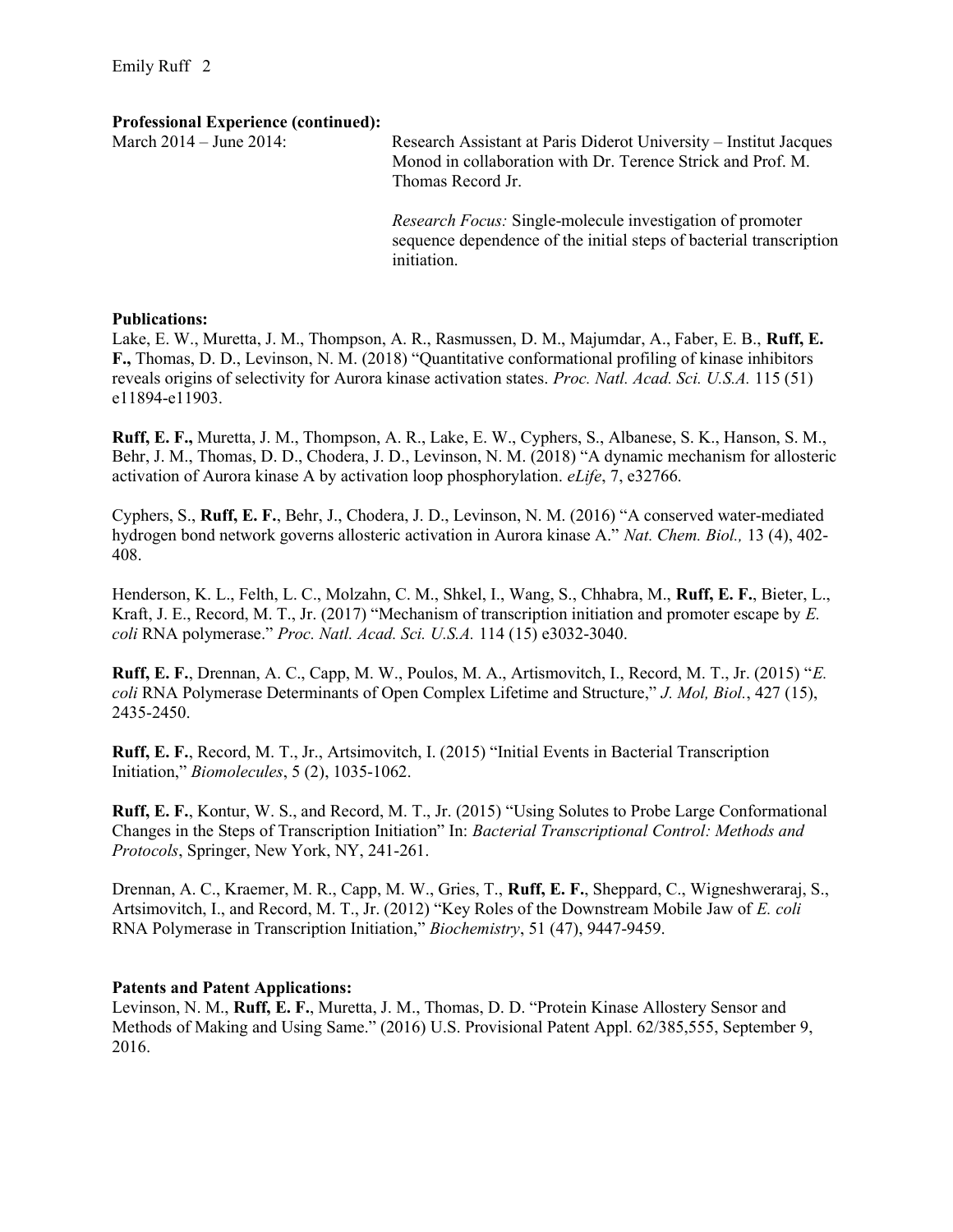| <b>Invited Short Talks:</b><br>March 2017 | E. Ruff, S. Cyphers, J.M. Muretta, D.D. Thomas, N. Levinson.                                                                                                                                                                                    |
|-------------------------------------------|-------------------------------------------------------------------------------------------------------------------------------------------------------------------------------------------------------------------------------------------------|
|                                           | "Novel Allosteric FRET Assays for Mechanistic Studies and<br>Inhibitor Screening of Aurora A Kinase." Keystone Symposium<br>- Kinases: Next-Generation Insights and Approaches.                                                                 |
| February 2015                             | E. Ruff, A. Drennan, I. Artsimovitch, M. T. Record, Jr. "E. coli<br>RNAP Determinants of Open Complex Lifetime and Structure."<br>University of Wisconsin-Superior, NSF ADVANCE<br>Postdoctoral Seminar Program                                 |
| August 2013                               | E. Ruff, D. Svetlov, N. Bown, T. Persing, A. Drennan, I.<br>Artsimovitch, M. T. Record, Jr. "Towards a general mechanism<br>for transcription initiation." Molecular Genetics of Bacteria and<br>Phages meeting                                 |
| June 2013                                 | E. Ruff, D. Svetlov, N. Bown, T. Persing, A. Drennan, I.<br>Artsimovitch, M. T. Record, Jr. "Towards a general mechanism<br>for transcription initiation." FASEB Mechanism and Regulation<br>of Prokaryotic Transcription SRC                   |
| <b>Poster Presentations:</b>              |                                                                                                                                                                                                                                                 |
| <b>March 2020:</b>                        | S. Lund, E. Ruff. "Investigation of activity and nucleotide<br>binding of vaccinia-related kinase 3 (VRK3)." ACS Spring<br>National Meeting & Expo. (accepted, did not attend.)                                                                 |
| <b>March 2020:</b>                        | N. D. Becker, H. R. Tima, A. S. Guerrero, J. W. West, V. A.<br>Stepanova, E. Ruff. "Bioactivities of synthesized curcumin,<br>curcuminoids, and their metal complexes." ACS Spring National<br>Meeting & Expo. (accepted, did not attend.)      |
| <b>August 2019:</b>                       | E. Ruff. "Purification and analysis of human protein kinase<br>domains for undergraduate students." ASBMB conference:<br>Transforming Education in the Molecular Life Sciences.                                                                 |
| March 2017:                               | E. Ruff, S. Cyphers, J.M. Muretta, D.D. Thomas, N. Levinson.<br>"Novel Allosteric FRET Assays for Mechanistic Studies and<br>Inhibitor Screening of Aurora A Kinase." Keystone Symposium<br>- Kinases: Next-Generation Insights and Approaches. |
| September 2014:                           | E. Ruff, D. Svetlov, N. Bown, T. Persing, A. Drennan, I.<br>Artsimovitch, M. T. Record, Jr. "Towards a general mechanism<br>for transcription initiation." 76 <sup>th</sup> Harden Conference: Total<br>Transcription                           |
| February 2014:                            | E. Ruff, D. Svetlov, N. Bown, T. Persing, A. Drennan, I.<br>Artsimovitch, M. T. Record, Jr. "Towards a general mechanism<br>for transcription initiation." Biophysical Society Meeting                                                          |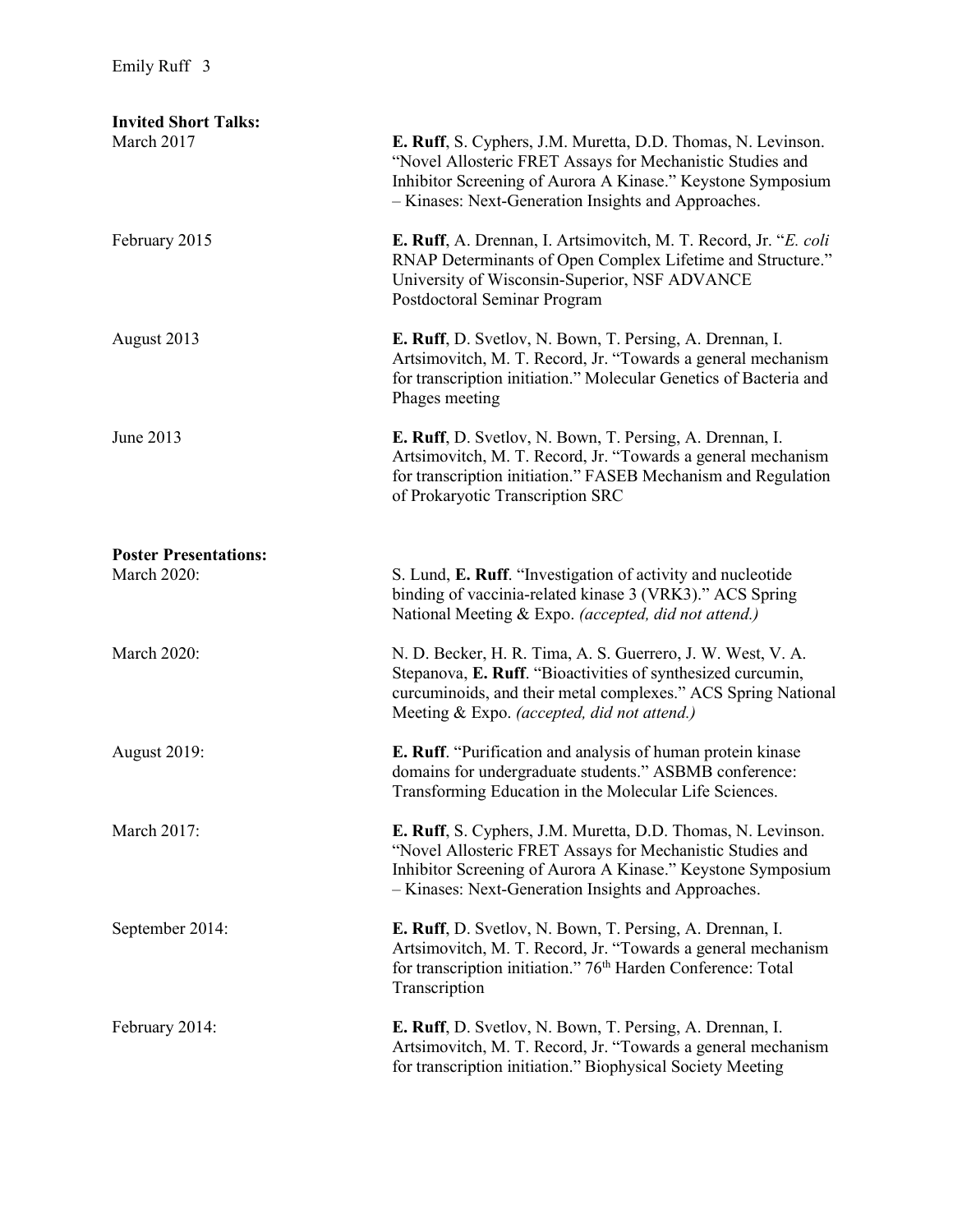| <b>Poster Presentations (continued):</b><br>June 2013 | E. Ruff, D. Svetlov, N. Bown, T. Persing, A. Drennan, I.<br>Artsimovitch, M. T. Record, Jr. "Towards a general mechanism<br>for transcription initiation." FASEB Mechanism and Regulation<br>of Prokaryotic Transcription SRC |
|-------------------------------------------------------|-------------------------------------------------------------------------------------------------------------------------------------------------------------------------------------------------------------------------------|
| February 2013                                         | E. Ruff, D. Svetlov, I. Artsimovitch, M.T. Record, Jr.<br>"Regulation of initiation and transcription by E. coli RNA<br>polymerase $\sigma_{1,2}$ and promoter sequence." Biophysical Society<br>Meeting                      |
| June 2011                                             | E. Ruff, K. Zorn, M. Capp, M.T. Record, Jr., R.M. Saecker.<br>"Role of Upstream DNA in Accelerating DNA Opening by $E$ .<br>coli RNA Polymerase." FASEB Mechanism and Regulation of<br>Prokaryotic Transcription SRC          |
| <b>Fellowships and Awards:</b><br>January 2019        | Winona State University Special Project Grant, "Conformational<br>Regulation of the Noncanonical Kinase Haspin"                                                                                                               |
| April - August 2017:                                  | NIH Fellowship F32 GM120817, "Novel Kinase Allostery<br>FRET Assays for Mechanistic Studies and Drug Design"                                                                                                                  |
| Spring 2015:                                          | NSF ADVANCE Award for travel to speak at University of<br>Wisconsin-Superior                                                                                                                                                  |
| Fall 2014:                                            | 76 <sup>th</sup> Harden Conference: Total Transcription Travel Bursary                                                                                                                                                        |
| Spring 2014:                                          | University of Wisconsin-Madison Sigrid Leirmo Memorial<br>Award in Biochemistry                                                                                                                                               |
| Spring 2014:                                          | EMBO Short-Term Fellowship for three months of work at Paris<br>Diderot University                                                                                                                                            |
| Spring 2014:                                          | University of Wisconsin-Madison Vilas Research Travel Award                                                                                                                                                                   |
| Spring 2012:                                          | University of Wisconsin-Madison Chemistry Department<br><b>GSFLC Conference Travel Award</b>                                                                                                                                  |
| Winter 2008:                                          | Carleton College Kolenkow-Reitz Award for Undergraduate<br>Research                                                                                                                                                           |
| <b>Teaching Experience:</b><br>Fall 2020:             | CHEM 107 Chemistry in Our World (lab only); CHEM 212<br>Principles of Chemistry I (lab only); CHEM 405 Biochemistry I;<br>CHEM 406 Biochemistry I lab                                                                         |
| Summer 2020:                                          | CHEM 210 General, Organic and Biological Chemistry (online)                                                                                                                                                                   |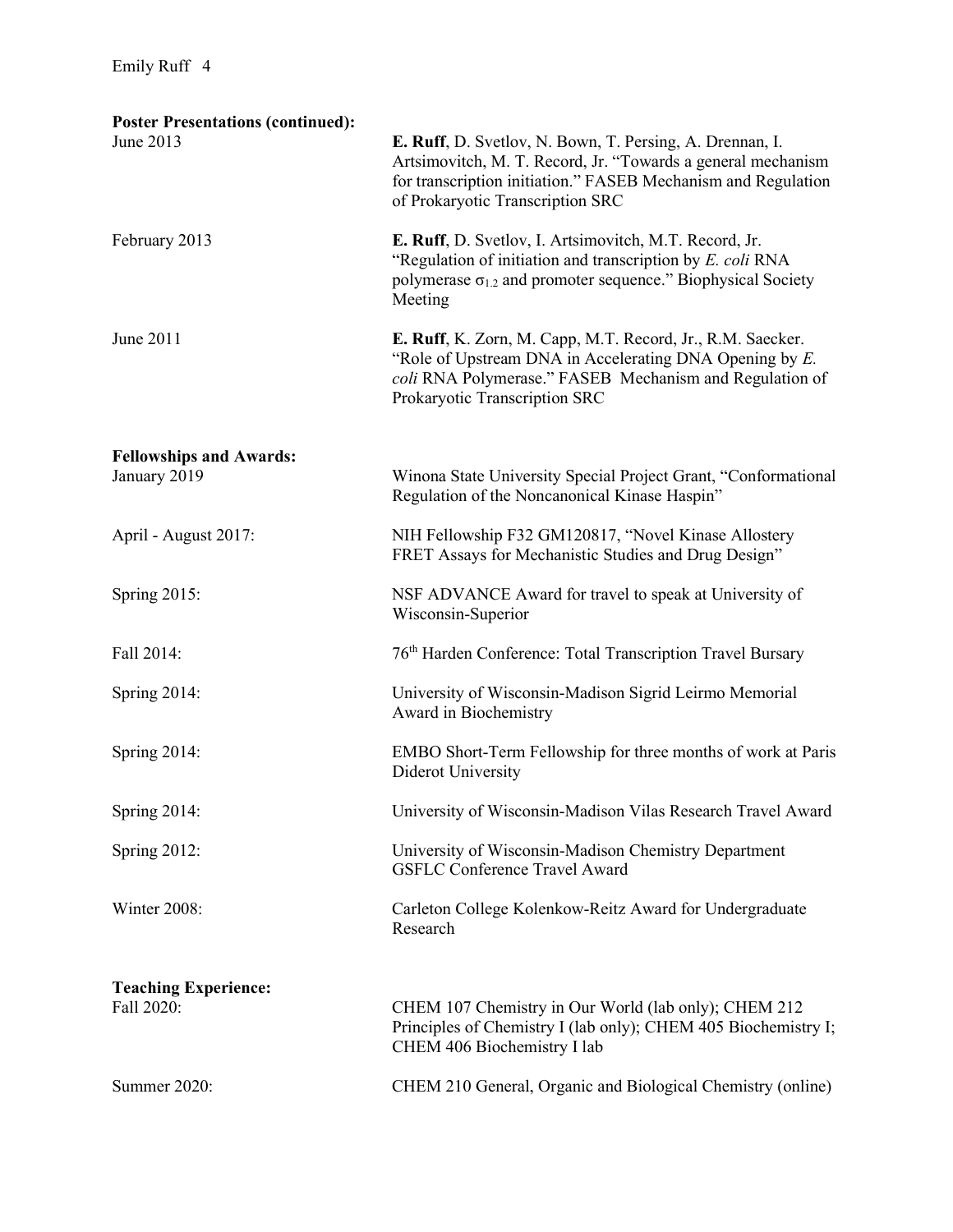| <b>Teaching Experience (continued):</b><br>Spring 2020: | CHEM 210 General, Organic and Biological Chemistry; CHEM<br>212 Principles of Chemistry I (lab only); CHEM 475 Seminar in<br>Chemistry                                                                                            |
|---------------------------------------------------------|-----------------------------------------------------------------------------------------------------------------------------------------------------------------------------------------------------------------------------------|
| Fall 2019:                                              | CHEM 213 Principles of Chemistry II (lab only); CHEM 405<br>Biochemistry I lecture; CHEM 406 Biochemistry I Lab                                                                                                                   |
| Spring 2019:                                            | CHEM 210 General, Organic, and Biological Chemistry; CHEM<br>407 Biochemistry II lecture; CHEM 408 Biochemistry II lab                                                                                                            |
| Fall 2018:                                              | CHEM 405 Biochemistry I lecture; CHEM 406 Biochemistry I<br>Lab                                                                                                                                                                   |
| Spring 2018:                                            | CHEM 408 Biochemistry II Lab; CHEM 439 Biochemistry of<br>Drug Metabolism; CHEM 190 Forensic Chemistry (lab only)                                                                                                                 |
| Fall 2018:                                              | CHEM 406 Biochemistry I Lab; CHEM 375 Clinical<br>Biochemistry; CHEM 212 Introduction to Chemistry I (lab only)                                                                                                                   |
| Fall 2014, 2013, 2012, 2011, 2010:                      | Teaching Assistant for Biophysical Chemistry 565                                                                                                                                                                                  |
| Fall 2009; Spring 2010, 2011:                           | Teaching Assistant for General Chemistry                                                                                                                                                                                          |
| <b>Mentoring Experience:</b><br>August 2017-present:    | Serving as a mentor for 10 Winona State undergraduate<br>researchers in the field of biochemistry                                                                                                                                 |
| June $2016$ – August 2016:                              | Served as a research mentor in the Levinson laboratory for one<br>summer REU student from the University of Puerto Rico.                                                                                                          |
| Spring $2010 -$ April 2015:                             | Served as research mentor to seven UW-Madison undergraduate<br>research assistants for 1-5 semesters each; two graduates now at<br>University of Wisconsin-Madison Medical School.                                                |
| August 2014:                                            | Volunteered with UW-Madison's Mentored Exposure to<br>Scientific Exchange program (introducing underrepresented<br>minority students to various aspects of the Molecular Genetics of<br>Bacteria and Phages research conference). |
| Summer 2012:                                            | Served as research mentor to one REU student from the<br>University of the Incarnate Word (San Antonio, TX); student is<br>now a UW-Madison Biological Chemistry Ph.D. candidate.                                                 |
| <b>Professional Service:</b>                            |                                                                                                                                                                                                                                   |
| August $2020$ – present:                                | <b>Faculty Senate member</b>                                                                                                                                                                                                      |
| January 2019 – present:                                 | Faculty advisor for Winona State's chapter of Women in Science<br>and Engineering (WISE)                                                                                                                                          |